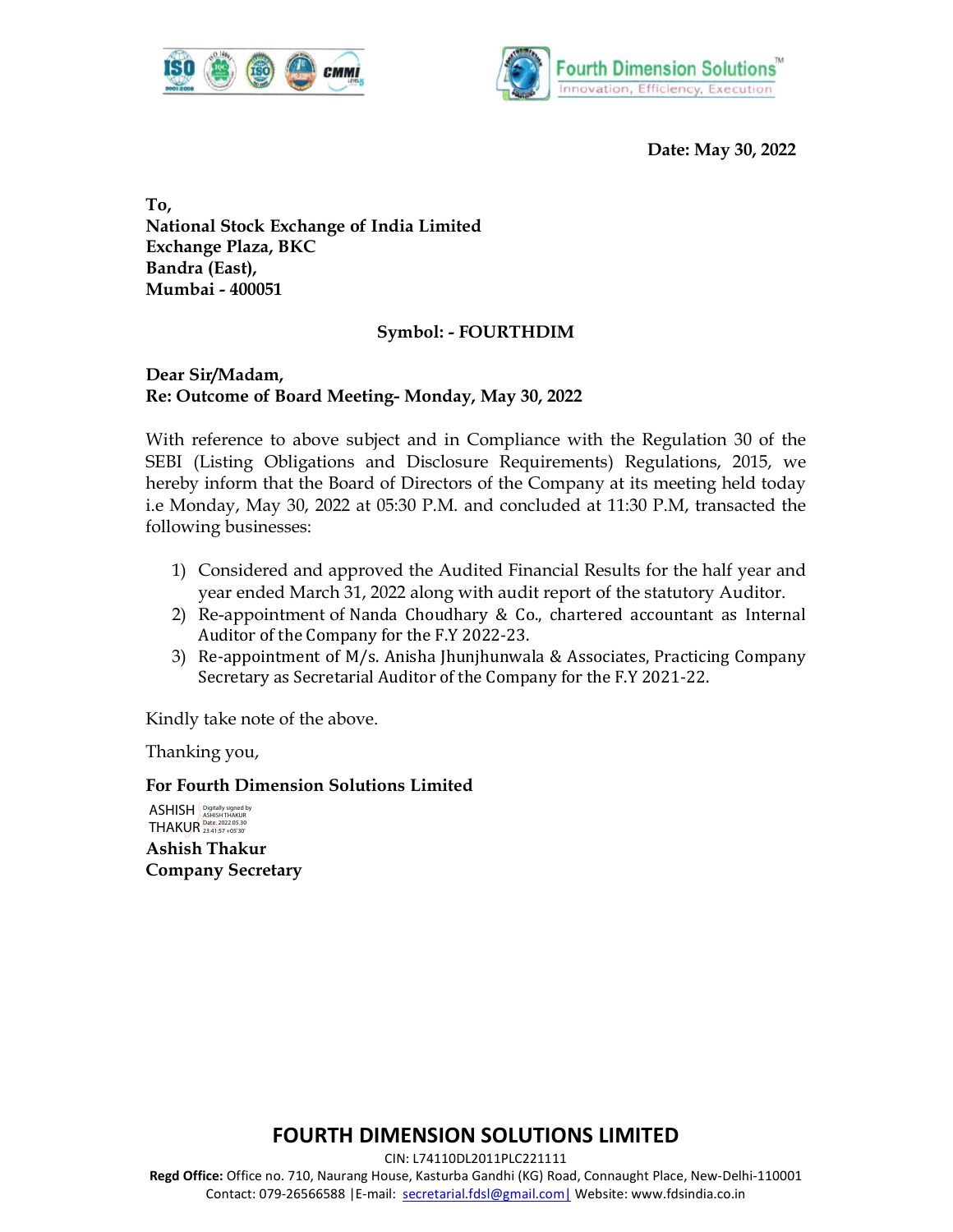



### Brief Profile of the Internal Auditor

| Name of the Firm          | Nanda Choudhary & Co.                                                                                                                                                                                  |
|---------------------------|--------------------------------------------------------------------------------------------------------------------------------------------------------------------------------------------------------|
| Type of Firm              | Sole Proprietorship                                                                                                                                                                                    |
| Firm Reg. No.             | 146506W                                                                                                                                                                                                |
| Year of Establishment     | 2017                                                                                                                                                                                                   |
| Email id                  | nccrdc01@gmail.com                                                                                                                                                                                     |
| Term of Appointment       | For the Financial Year 2022-23                                                                                                                                                                         |
| Brief Profile of the Firm | M/s. Nanda Choudhary & Co., chartered<br>accountant is a sole proprietorship firm<br>based in Ahmedabad, provides gamut of<br>services in the fields statutory Audit,<br>Internal Audit, taxation etc. |

# FOURTH DIMENSION SOLUTIONS LIMITED

CIN: L74110DL2011PLC221111

Regd Office: Office no. 710, Naurang House, Kasturba Gandhi (KG) Road, Connaught Place, New-Delhi-110001 Contact: 079-26566588 | E-mail: secretarial.fdsl@gmail.com | Website: www.fdsindia.co.in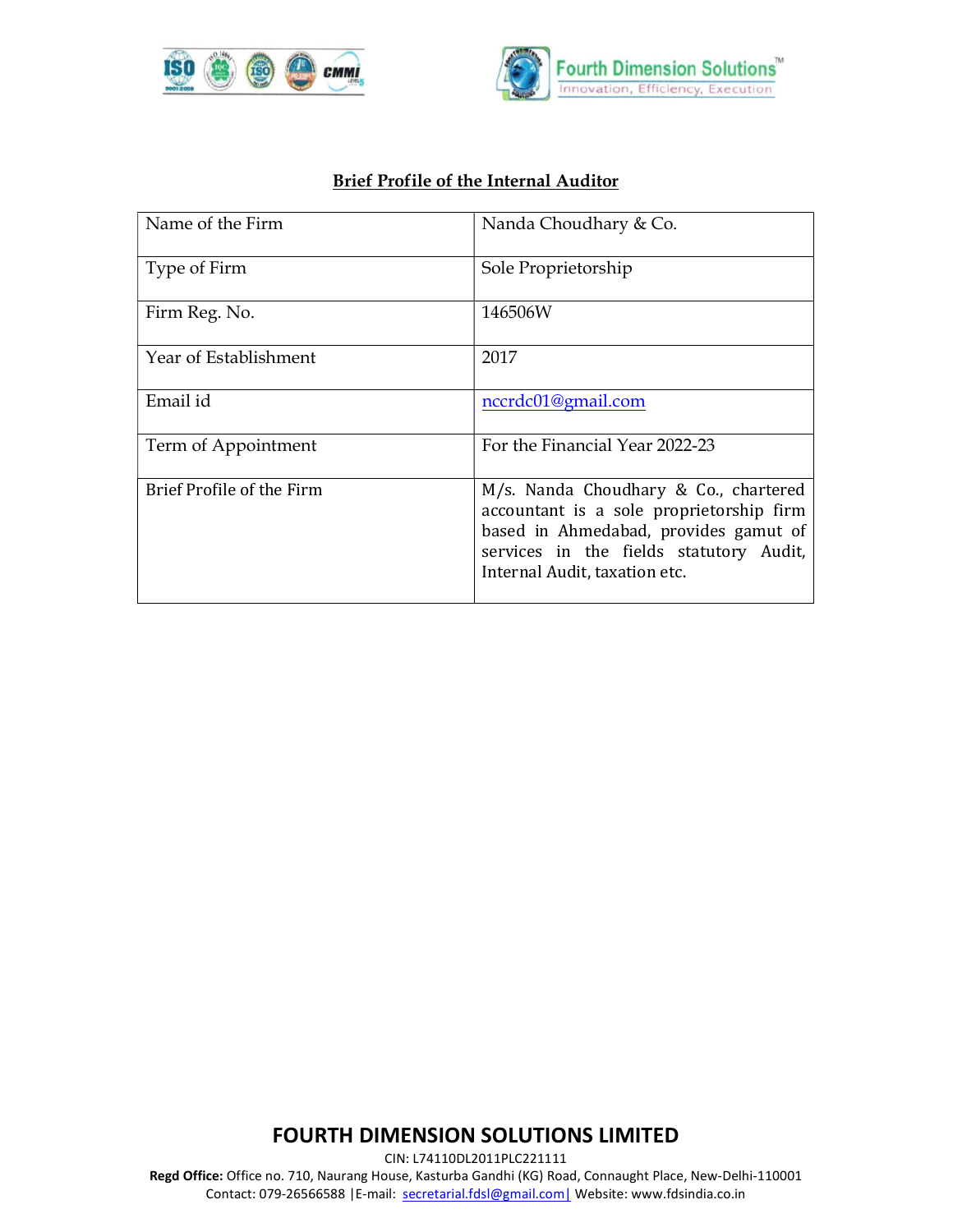



### Profile of the Secretarial Auditor

| Name of the Audit Firm/Auditor | M/s. Anisha Jhunjhunwala & Associates                                                                                                                                                                                                  |
|--------------------------------|----------------------------------------------------------------------------------------------------------------------------------------------------------------------------------------------------------------------------------------|
| Firm Reg. No.                  | S2021GJ789700                                                                                                                                                                                                                          |
| Nature of Firm                 | sole proprietorship                                                                                                                                                                                                                    |
| Year of Establishment          | 2018                                                                                                                                                                                                                                   |
| Term of Appointment            | For the Financial Year 2021-22                                                                                                                                                                                                         |
| Brief Profile of the Firm      | M/s. Anisha Jhunjhunwala & Associates,<br>Practicing Company Secretary is a sole<br>proprietorship firm based<br>in<br>Ahmedabad, provides gamut of services<br>in the field of corporate consultancy,<br>legal, Insolvency & Taxation |

# FOURTH DIMENSION SOLUTIONS LIMITED

CIN: L74110DL2011PLC221111

Regd Office: Office no. 710, Naurang House, Kasturba Gandhi (KG) Road, Connaught Place, New-Delhi-110001 Contact: 079-26566588 | E-mail: secretarial.fdsl@gmail.com | Website: www.fdsindia.co.in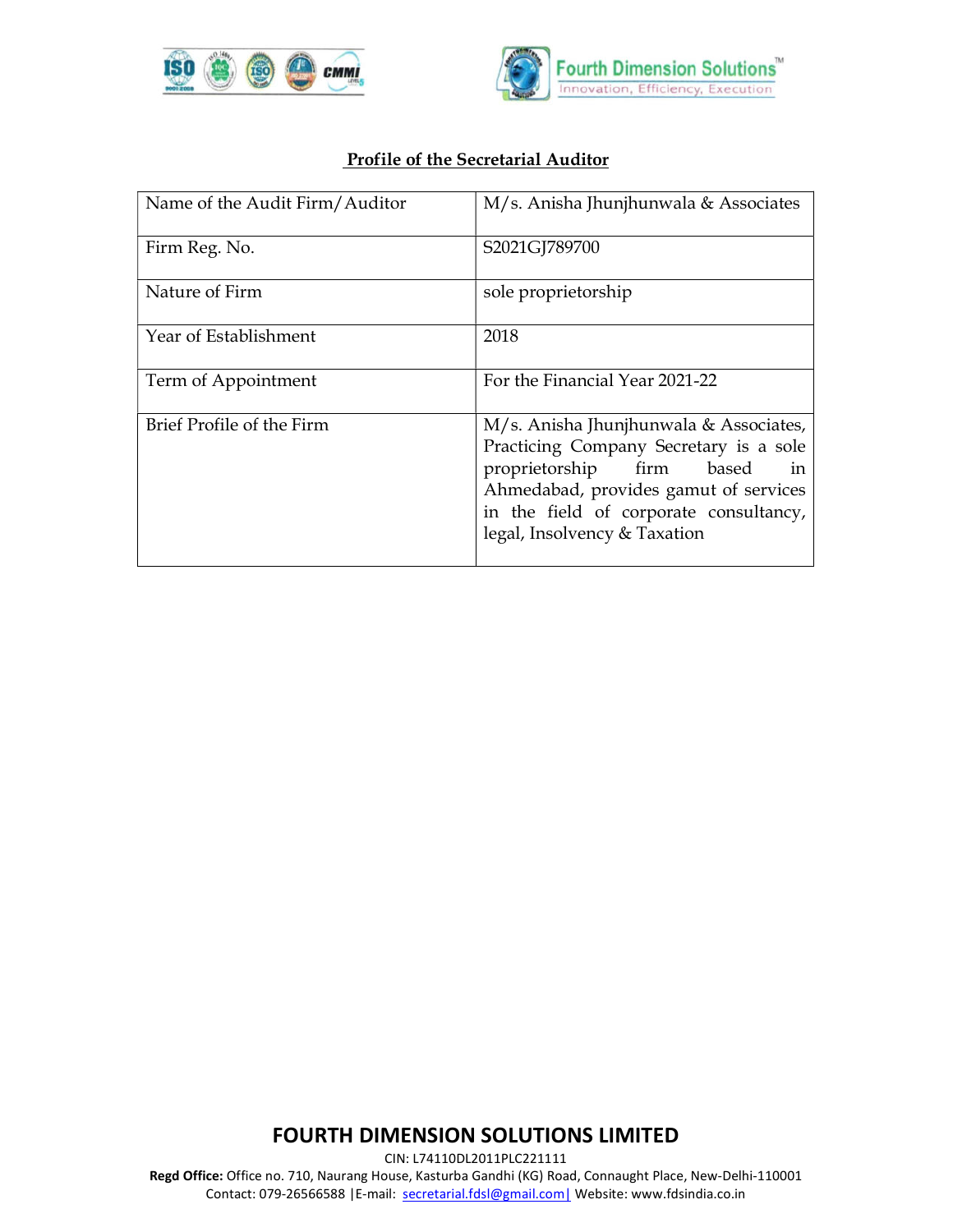

# **PRAKASH TEKWANI & ASSOCIATES CHARTERED ACCOUNTANTS**

Email: Parkashtekwani@yahoo.com /Mo.9426014576

387, Karnawati Plaza, Opp. Central Bank Of Inida, Revdibazar Char Rasta, Kalupur, Ahmedabad-01, Gujarat.

### INDEPENDENT AUDITOR'S REPORT ON AUDITED STANDALONE HALF YEARLY FINANCIALS RESULTS AND YEAR TO DATE RESULTS OF THE COMPANY PURSUANT TO THE REGULATION 33 OF THE SEBI (LISTING OBLIGATIONS AND DISCLOSURE REQUIREMENTS) REGULATIONS, 2015

To, The Board of Directors of Fourth Dimension Solutions Limited

#### Opinion

We have audited the accompanying Standalone financial results of **Fourth Dimension** Solutions Limited ("the company") for the half year and year ended March 31, 2022 ("the statement), attached herewith, being submitted by the company pursuant to the requirement of Regulation 33 of the SEBI (Listing Obligations and Disclosure Requirements) Regulations, 2015, as amended ("Listing Regulations").

In our opinion and to the best of our information and according to the explanations given to us these standalone financial results:

- i. Are presented in accordance with the requirements of Regulation 33 of the Listing Regulations in this regard; and
- ii. give a true and fair view in conformity with the recognition and measurement principles laid down in the applicable accounting standards and other accounting principles generally accepted in India of the net profit/loss and other comprehensive income and other financial information for the half year and year ended March 31, 2022.

#### Basis for Opinion

We conducted our audit in accordance with the Standards on Auditing (SAs) specified under section 143(10) of the Companies Act, 2013 (the Act). Our responsibilities under those Standards are further described in the Auditor's Responsibilities for the Audit of the Standalone Financial Results section of our report. We are independent of the Company in accordance with the Code of Ethics issued by the Institute of Chartered Accountants of India together with the ethical requirements that are relevant to our audit of the financial results under the provisions of the Companies Act, 2013 and the Rules thereunder, and we have fulfilled our other ethical responsibilities in accordance with these requirements and the Code of Ethics. We believe that the audit evidence we have obtained is sufficient and appropriate to provide a basis for our opinion.

#### Management's Responsibilities for the Standalone Financial Results

These standalone financial results have been prepared on the basis of the standalone annual financial statements. The Company's Board of Directors are responsible for the preparation of

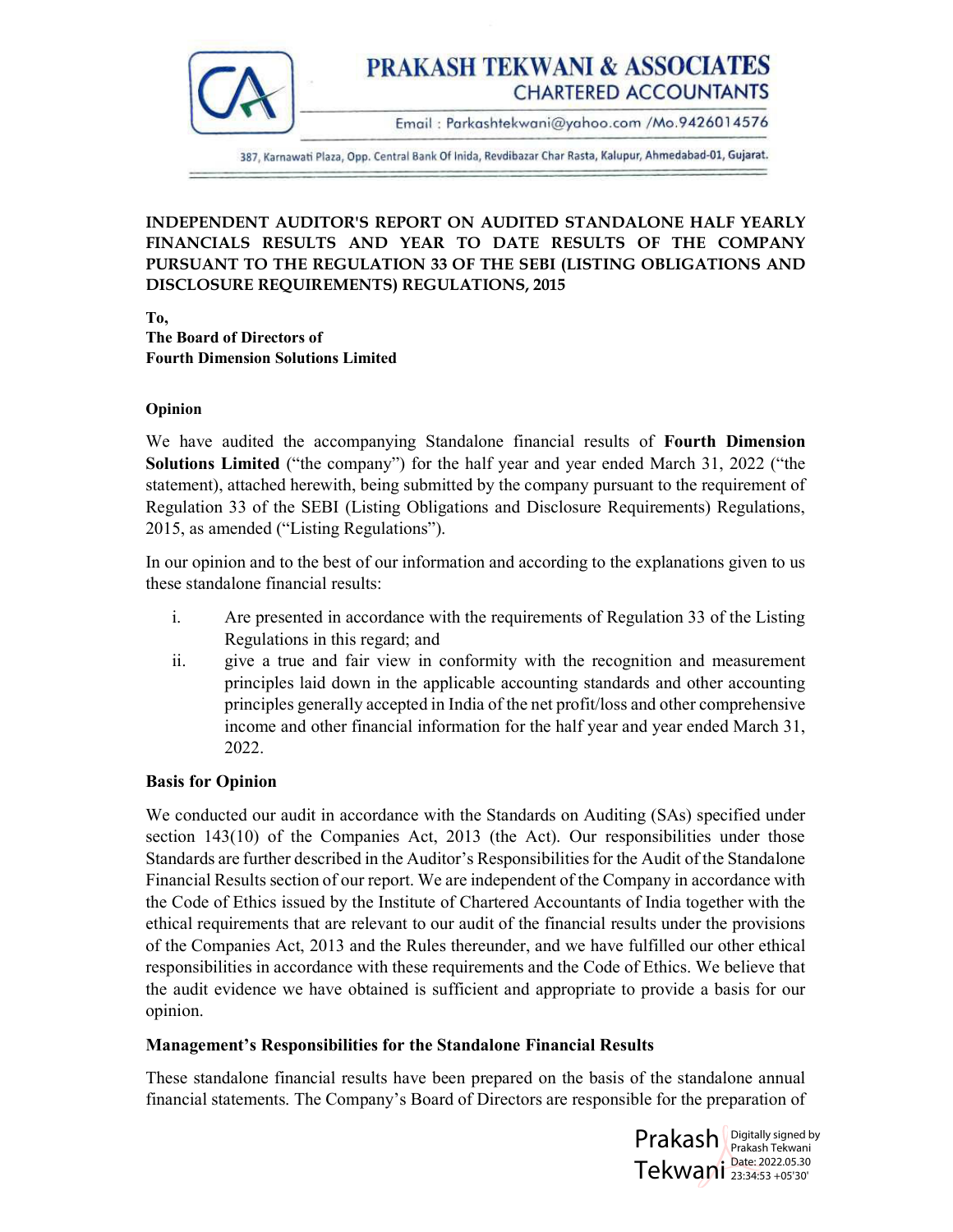these financial results that give a true and fair view of the net profit/loss and other comprehensive income and other financial information in accordance with the recognition and measurement principles laid down in Indian Accounting Standard 34, 'Interim Financial Reporting' prescribed under Section 133 of the Act read with relevant rules issued thereunder and other accounting principles generally accepted in India and in compliance with Regulation 33 of the Listing Regulations. This responsibility also includes maintenance of adequate accounting records in accordance with the provisions of the Act for safeguarding of the assets of the Company and for preventing and detecting frauds and other irregularities; selection and application of appropriate accounting policies; making judgments and estimates that are reasonable and prudent; and design, implementation and maintenance of adequate internal financial controls that were operating effectively for ensuring the accuracy and completeness of the accounting records, relevant to the preparation and presentation of the standalone financial results that give a true and fair view and are free from material misstatement, whether due to fraud or error.

In preparing the standalone financial results, the Board of Directors are responsible for assessing the Company's ability to continue as a going concern, disclosing, as applicable, matters related to going concern and using the going concern basis of accounting unless the Board of Directors either intends to liquidate the Company or to cease operations, or has no realistic alternative but to do so.

The Board of Directors are also responsible for overseeing the Company's financial reporting process.

### Auditor's Responsibilities for the Audit of the Standalone Financial Results

Our objectives are to obtain reasonable assurance about whether the financial results as a whole are free from material misstatement, whether due to fraud or error, and to issue an auditor's report that includes our opinion. Reasonable assurance is a high level of assurance, but is not a guarantee that an audit conducted in accordance with SAs will always detect a material misstatement when it exists. Misstatements can arise from fraud or error and are considered material if, individually or in the aggregate, they could reasonably be expected to influence the economic decisions of users taken on the basis of these financial results.

As part of an audit in accordance with SAs, we exercise professional judgment and maintain professional skepticism throughout the audit. We also:

- $\triangleright$  Identify and assess the risks of material misstatement of the financial results, whether due to fraud or error, design and perform audit procedures responsive to those risks, and obtain audit evidence that is sufficient and appropriate to provide a basis for our opinion. The risk of not detecting a material misstatement resulting from fraud is higher than for one resulting from error, as fraud may involve collusion, forgery, intentional omissions, misrepresentations, or the override of internal control.
- $\triangleright$  Obtain an understanding of internal control relevant to the audit in order to design audit procedures that are appropriate in the circumstances, but not for the purpose of expressing an opinion on the effectiveness of the company's internal control.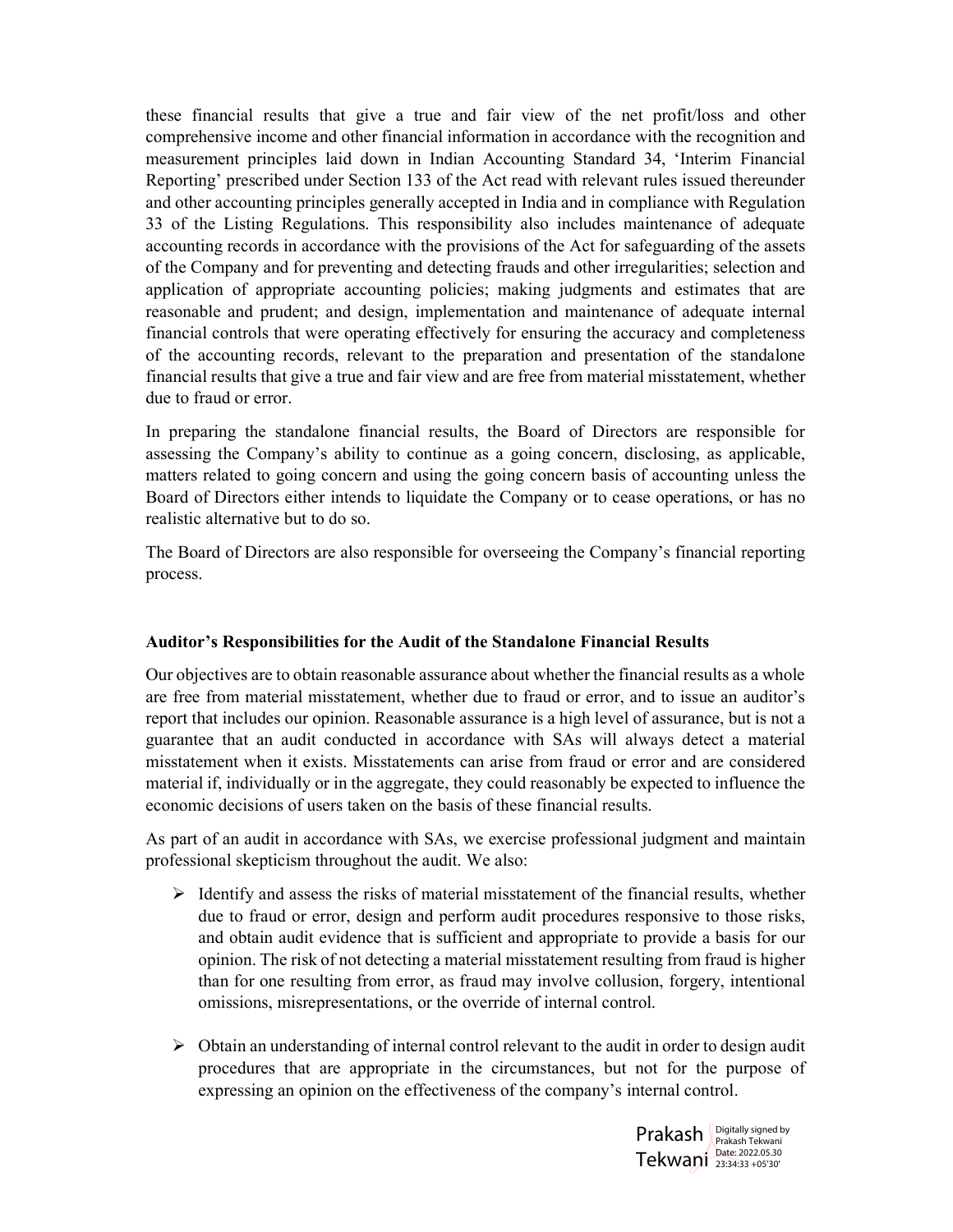- $\triangleright$  Evaluate the appropriateness of accounting policies used and the reasonableness of accounting estimates and related disclosures made by the Board of Directors.
- $\triangleright$  Conclude on the appropriateness of the Board of Directors' use of the going concern basis of accounting and, based on the audit evidence obtained, whether a material uncertainty exists related to events or conditions that may cast significant doubt on the Company's ability to continue as a going concern. If we conclude that a material uncertainty exists, we are required to draw attention in our auditor's report to the related disclosures in the financial results or, if such disclosures are inadequate, to modify our opinion. Our conclusions are based on the audit evidence obtained up to the date of our auditor's report. However, future events or conditions may cause the Company to cease to continue as a going concern.
- $\triangleright$  Evaluate the overall presentation, structure and content of the standalone financial results, including the disclosures, and whether the financial results represent the underlying transactions and events in a manner that achieves fair presentation.

We communicate with those charged with governance regarding, among other matters, the planned scope and timing of the audit and significant audit findings, including any significant deficiencies in internal control that we identify during our audit.

We also provide those charged with governance with a statement that we have complied with relevant ethical requirements regarding independence, and to communicate with them all relationships and other matters that may reasonably be thought to bear on our independence, and where applicable, related safeguards.

For M/s Prakash Tekwani & Associates Chartered Accountants Firm Regn. No: 120253W

 $\frac{\text{Tekwani}}{\frac{23:34:03+05'30'}{2}}$ Prakash Tekwani Digitally signed by Prakash Tekwani

Prakash U Tekwani

Place: Ahmedabad Date: May 30, 2022

UDIN: UDIN 22108681AJYCEF6081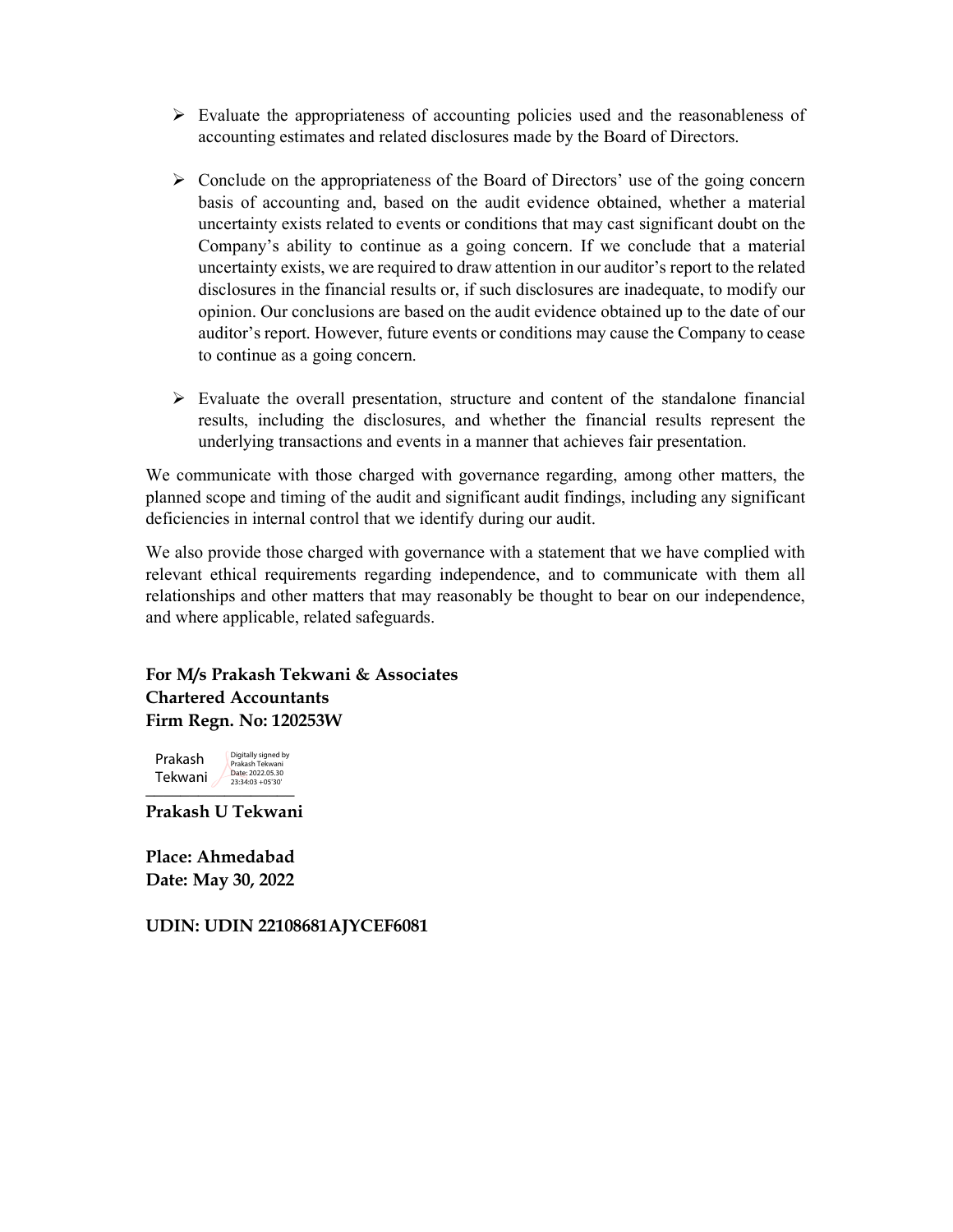#### FOURTH DIMENSION SOLUTIONS LIMITED CIN:L74110DL2011PLC221111

Regd. Office: Office No. 710, Naurang House, Kasturbagandhi (Kg) Road, Connaught Place New -Delhi- 110001

AUDITED FINANCIAL RESULTS FOR THE HALF YEAR AND YEAR ENDED MARCH 31, 2022

|                          | (₹ in Lakhs, except per share data)                                              |             |                         |                |                   |             |  |
|--------------------------|----------------------------------------------------------------------------------|-------------|-------------------------|----------------|-------------------|-------------|--|
| SI.                      |                                                                                  |             | <b>Six Months Ended</b> |                | <b>Year Ended</b> |             |  |
| No.                      | <b>Particulars</b>                                                               | 31-Mar-2022 | 30-Sep-2021             | 31-Mar-2021    | 31-Mar-2022       | 31-Mar-2021 |  |
|                          |                                                                                  | Audited     | <b>Unaudited</b>        | <b>Audited</b> | <b>Audited</b>    | Audited     |  |
| $\mathbf{1}$             | Revenue from operations                                                          | 71.09       | 81.97                   | 2,349.66       | 153.06            | 2,391.34    |  |
| $\overline{2}$           | Other income                                                                     | 22.88       | 2.50                    | 251.26         | 25.38             | 257.72      |  |
| 3                        | Total income (1+2)                                                               | 93.97       | 84.47                   | 2,600.92       | 178.43            | 2,649.06    |  |
| 4                        | <b>Expenses</b>                                                                  |             |                         |                |                   |             |  |
|                          | a) Cost of materials consumed                                                    | 53.12       | 23.44                   | 2.366.83       | 76.57             | 2.396.44    |  |
|                          | b) Purchases of stock-in-trade                                                   |             |                         |                |                   |             |  |
|                          | c) Changes in inventories of finished goods, work-in-progress                    |             | ä,                      | 12.82          |                   | 12.82       |  |
|                          | and stock in trade                                                               |             |                         |                |                   |             |  |
|                          | d) Employee benefits expense                                                     | 8.53        | 13.76                   | 25.85          | 22.29             | 51.09       |  |
|                          | e) Finance costs                                                                 | 4.59        | 0.01                    | 0.03           | 4.61              | 0.21        |  |
|                          | f) Depreciation and amortisation                                                 | 19.45       | 19.45                   | 22.48          | 38.89             | 44.97       |  |
|                          | g) Other expenses                                                                | 18.25       | 12.48                   | 86.34          | 30.73             | 138.59      |  |
|                          | <b>Total expenses</b>                                                            | 103.95      | 69.14                   | 2,514.35       | 173.09            | 2,644.10    |  |
| 5<br>6                   | Profit/(Loss) before exceptional items and tax (3-4)<br><b>Exceptional items</b> | (9.98)      | 15.32                   | 86.57          | 5.34              | 4.96        |  |
| $\overline{\phantom{a}}$ | Profit/(Loss) before tax (5-6)                                                   | (9.98)      | 15.32                   | 86.57          | 5.34              | 4.96        |  |
| 8                        | Tax expenses                                                                     |             |                         |                |                   |             |  |
|                          | Current tax                                                                      | (2.59)      | 3.98                    | 1.29           | 1.39              | 1.29        |  |
|                          | Short/(Excess) Provision for tax of earlier years                                |             | (3,923.38)              |                | (3,923.38)        |             |  |
|                          | Deferred tax                                                                     |             |                         | (10.07)        |                   |             |  |
|                          | <b>Total tax expenses</b>                                                        | (2.59)      | (3,919.39)              | (8.78)         | (3,921.99)        | 1.29        |  |
| 9                        | Profit/(Loss) for the period from continuing operations                          | (7.39)      | 3,934.72                | 95.35          | 3,927.33          | 3.67        |  |
|                          | (After tax and Exceptional Items) (7-8)                                          |             |                         |                |                   |             |  |
| 10                       | Profit/(Loss) from discontinued operations                                       |             | $\overline{a}$          | $\overline{a}$ |                   |             |  |
| 11                       | Tax expense of discontinued operations                                           |             |                         |                |                   |             |  |
|                          | 12  Profit/(Loss) from discontinued operations (after tax) (10-<br>11)           |             |                         | $\overline{a}$ | $\overline{a}$    |             |  |
| 13                       | Profit / (Loss) for the period (9+12)                                            | (7.39)      | 3,934.72                | 95.35          | 3,927.33          | 3.67        |  |
| 14                       | Other comprehensive income                                                       |             |                         |                |                   |             |  |
|                          | Items that will not be reclassified to profit or loss                            |             |                         |                |                   |             |  |
|                          | Income tax relating to items that will not be reclassified to                    |             |                         |                |                   |             |  |
|                          | profit or loss                                                                   |             |                         |                |                   |             |  |
|                          | Items that will be reclassified to profit or loss                                |             |                         |                |                   |             |  |
|                          | Income tax relating to items that will be reclassified to profit                 |             |                         |                |                   |             |  |
|                          | or loss<br>Other comprehensive income for the period, net of tax                 |             |                         |                |                   |             |  |
|                          |                                                                                  |             |                         |                |                   |             |  |
| 15                       | Total comprehensive income for the period (13+14)                                | (7.39)      | 3,934.72                | 95.35          | 3,927.33          | 3.67        |  |
|                          | 16 Earnings per share (Face value of Re 10/- each) (not<br>annualised)           |             |                         |                |                   |             |  |
|                          | <b>Continuing Operation:</b>                                                     |             |                         |                |                   |             |  |
|                          | - Basic                                                                          | (0.05)      | 24.16                   | 0.44           | 24.11             | 0.02        |  |
|                          | - Diluted                                                                        | (0.05)      | 24.16                   | 0.44           | 24.11             | 0.02        |  |
|                          | <b>Discontinued Operation:</b>                                                   |             |                         |                |                   |             |  |
|                          | <b>Basic</b>                                                                     |             |                         |                |                   |             |  |
|                          | - Diluted                                                                        |             |                         |                |                   |             |  |
|                          | <b>Continuing and Discontinuing Operation</b>                                    |             |                         |                |                   |             |  |
|                          | Basic                                                                            | (0.05)      | 24.16                   | 0.44           | 24.11             | 0.02        |  |
|                          | - Diluted                                                                        | (0.05)      | 24.16                   | 0.44           | 24.11             | 0.02        |  |
|                          |                                                                                  |             |                         |                |                   |             |  |

See accompanying notes to the financial results.

For FOURTH DIMENSION SOLUTIONS LIMITED

DHAVAL JITENDRA KUMAR MISTRY Digitally signed by DHAVAL<br>JTENDRAKUMAR MISTRY<br>Date: 2022.05.30 23:22:01<br>+05'30'

Dhaval Mistry

Place: Ahmedabad Director Date: May 30, 2022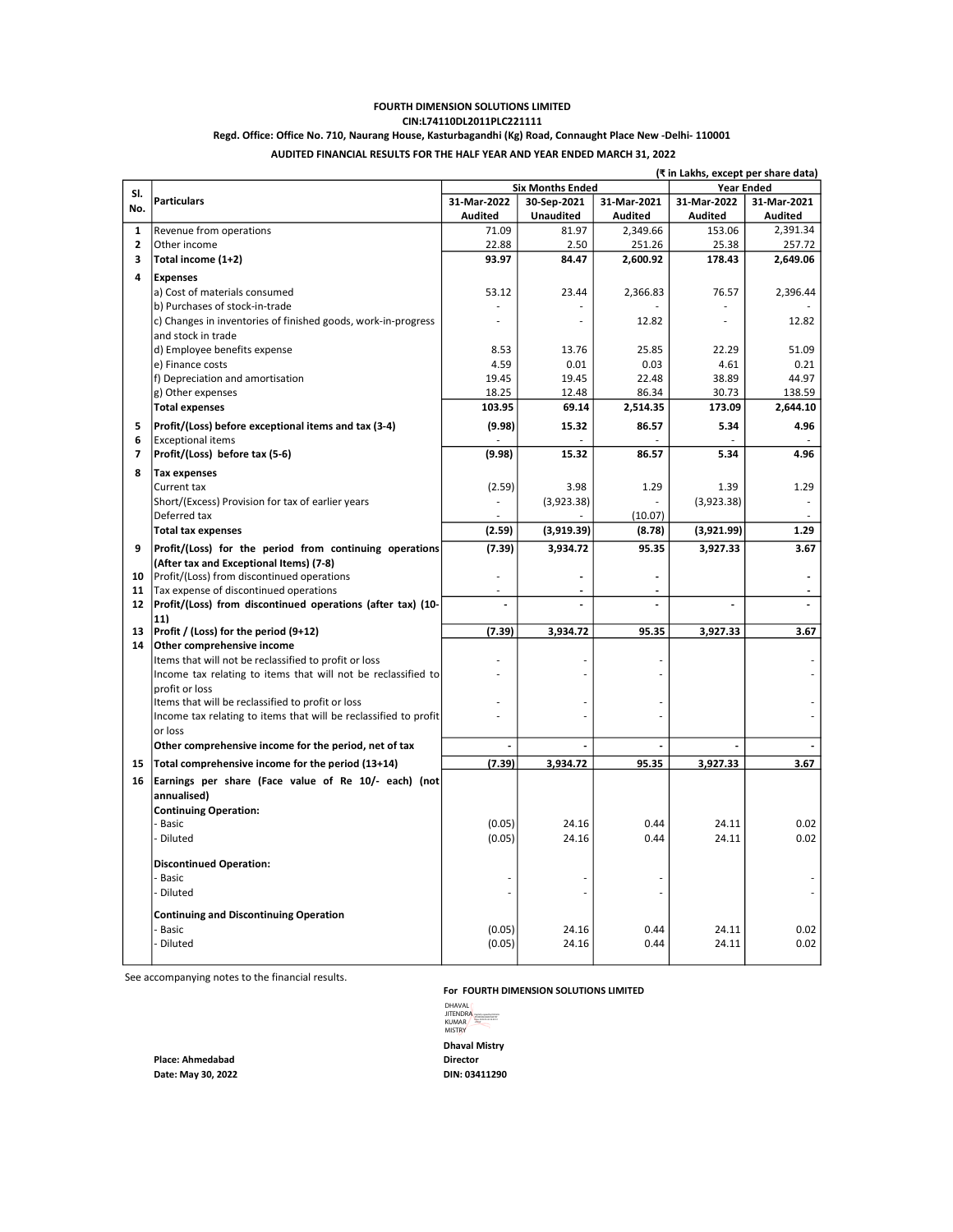#### Notes to the Audited financial results for the half year and year ended March 31, 2022

1. The results have been reviewed by the Audit Committee and have been approved by Board of Directors at their respective meetings held on May 30, 2022.

2. The Financial Results for the Half Year and Year ended on 31 March, 2022 have been prepared using the same accounting policies as followed for Financial 2019-20.

3. Company business activity falls within a Single primary business segment i.e. IT goods and IT Services.

4. The statutory Auditors have audited above results of the company for the half year and year ended on March 2022.

5. The Company is not having subsidiary, associate or joint venture, therefore, it has prepared only standalone result.

6. These financial results have been prepared in accordance with Indian Accounting Standards (Ind- AS) as prescribed under section 133 of Companies Act 2013 read with Rule 3 of the Companies (Indian Accounting Standards) Rules 2015 and relevant amendment thereafter.

7. During the year 86,72,558/- 0.001% Non-cumulative Non-convertible Compulsory Redeemable Preference Shares of Rs. 100 each were alloted on 30th June 2021 and redeemed on 24th Sep 2021 as per the resolution plan. Further 1,74,000 0.001% Non-cumulative Non-convertible Compulsory Redeemable Preference Shares of Rs. 100 each were alloted on 31st Dec 2021 and redeemed at par on 17th Feb 2022.

8. Figures of previous period / year have been rearrange/regroup/restructured wherever found necessary as per prevailing accounting standard.

#### For FOURTH DIMENSION SOLUTIONS LIMITED

Place: Ahmedabad Director Date: May 30, 2022 DIN: 03411290

Dhaval Mistry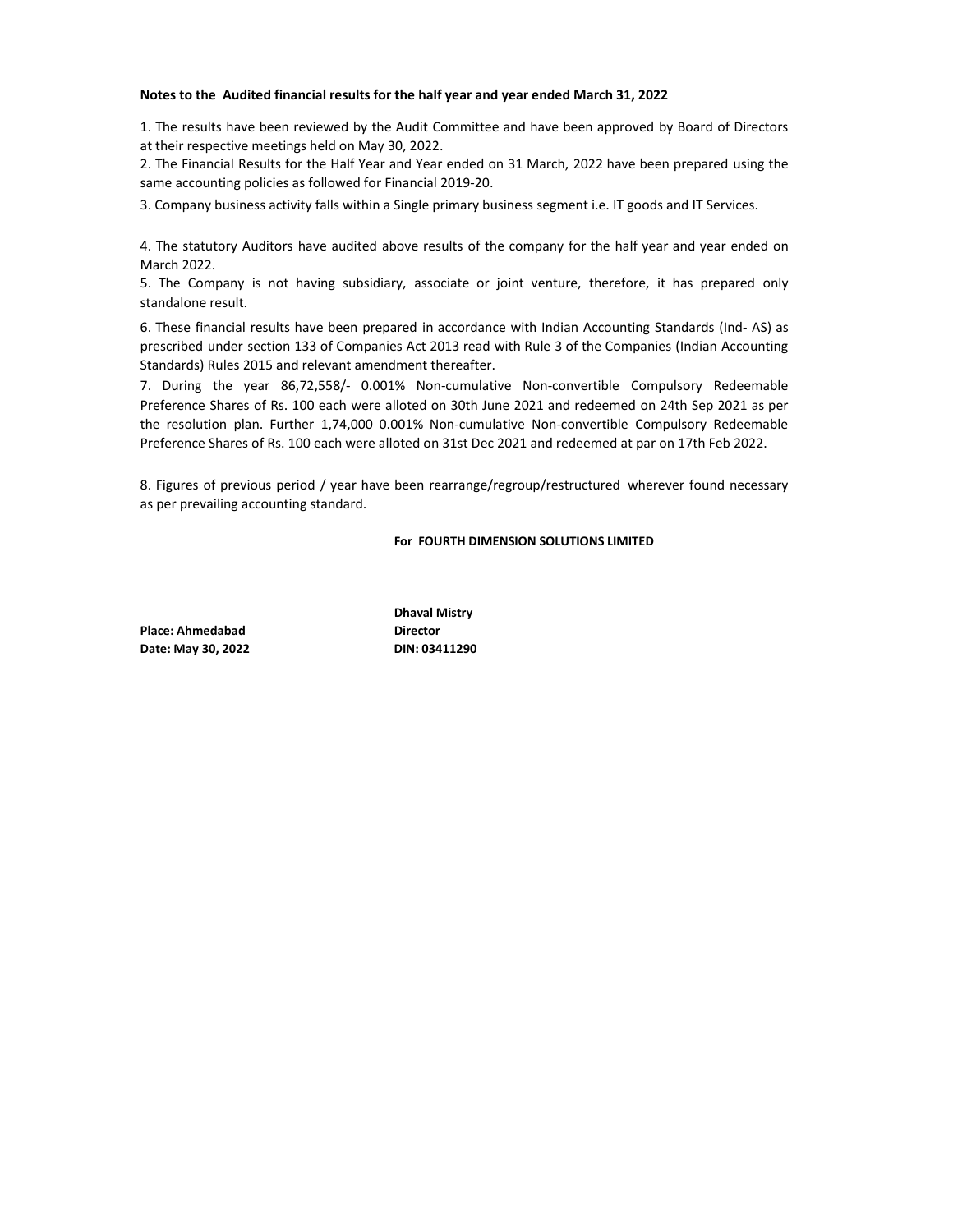#### FOURTH DIMENSION SOLUTIONS LIMITED

CIN: L74110DL2011PLC221111

Regd. Office: Office No. 710, Naurang House, KG Road, Connaught Place, New Delhi-110001

#### STATEMENT OF ASSETS AND LIABILITIES AS ON March 31, 2022

|                                                                           |                       | <b>Rs In Lacs</b>  |
|---------------------------------------------------------------------------|-----------------------|--------------------|
| <b>Particulars</b>                                                        | 31st March 2022       | 31st March 2021    |
|                                                                           | (Audited)             | (Audited)          |
| <b>ASSETS</b>                                                             |                       |                    |
| <b>Non-current assets</b>                                                 |                       |                    |
| a) Property, plant and equipment                                          | 170.03                | 198.84             |
| b) Financial assets                                                       |                       |                    |
| i) Investment                                                             |                       |                    |
| ii) Trade Receivable                                                      | 22,469.72             | 22,755.56          |
| iii) Loans & Advances                                                     | 190.88                | 197.53             |
| ii) Other Bank Deposit                                                    | 233.01                | 255.87             |
| c) Deferred tax assets (net)                                              |                       | 96.40              |
| d) Other non-current assets                                               |                       |                    |
|                                                                           | 23,063.64             | 23,504.21          |
|                                                                           |                       |                    |
| <b>Current assets</b>                                                     |                       |                    |
| a) Inventories                                                            |                       |                    |
| b) Financial assets                                                       |                       |                    |
| i) Trade receivables                                                      |                       |                    |
| ii) Cash and cash equivalents                                             | 36.12                 | 31.32              |
| iii) Bank balances other than cash and cash equivalents                   | 13.81                 | 1,715.80           |
| iv) Loans                                                                 |                       |                    |
| v) Other Bank Deposit                                                     |                       |                    |
| c) Current tax assets (net)                                               |                       |                    |
| d) Other current assets                                                   | 22.82                 | 46.56              |
|                                                                           | 72.74                 | 1,793.67           |
| <b>Total assets</b>                                                       | 23,136.39             | 25,297.88          |
| <b>EQUITY AND LIABILITIES</b>                                             |                       |                    |
| <b>Equity</b>                                                             |                       |                    |
| a) Equity share capital                                                   |                       | 1,628.62           |
| b) Other equity                                                           | 1,628.62<br>20,482.16 | 8,305.41           |
|                                                                           |                       |                    |
|                                                                           | 22,110.78             | 9,934.02           |
| <b>Liabilities</b>                                                        |                       |                    |
| <b>Non-current liabilities</b>                                            |                       |                    |
| a) Financial liabilities                                                  |                       |                    |
| i) Borrowings                                                             |                       | 256.27             |
| ii) Other financial liabilities                                           |                       |                    |
| b) Provisions                                                             |                       | 6,191.31           |
| c) Deferred tax liabilities (net)                                         |                       |                    |
|                                                                           | $\overline{a}$        | 6,447.58           |
| <b>Current liabilities</b>                                                |                       |                    |
| a) Financial liabilities                                                  |                       |                    |
| i) Borrowings                                                             | 10.00                 |                    |
| ii) Trade payables                                                        | 978.66                | 290.26<br>8,443.73 |
|                                                                           |                       |                    |
| iii) Other financial liabilities (other than those specified in item (c)) | 31.15                 | 50.83              |
| b) Other current liabilities                                              | 3.12                  | 11.57              |
| c) Provisions                                                             | 2.68                  | 119.89             |
| d) Current tax liabilities (net)                                          |                       |                    |
|                                                                           | 1,025.61              | 8,916.27           |
| <b>Total equity and liabilities</b>                                       | 23,136.39             | 25,297.88          |

For FOURTH DIMENSION SOLUTIONS LIMITED

Dhaval Mistry DHAVAL JITENDRAKUMAR MISTRY Digitally signed by DHAVAL JITENDRAKUMAR MISTRY Date: 2022.05.30 23:22:43 +05'30'

Place: Ahmedabad Director Director Director Director Director Director Director Director Director Director Director Director Director Director Director Director Director Director Director Director Director Director Directo Date: May 30, 2022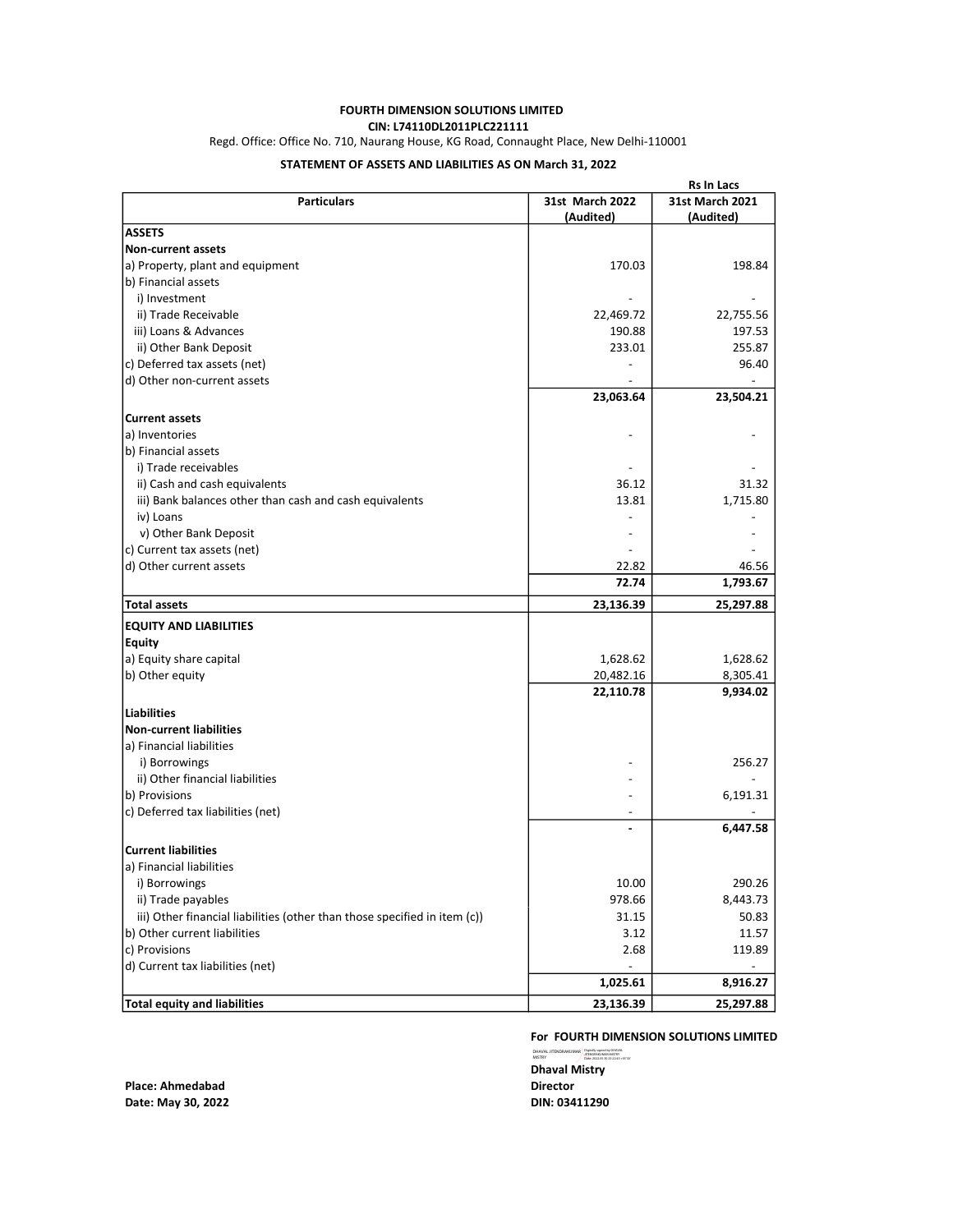#### FOURTH DIMENSION SOLUTIONS LIMITED Regd. Office: Office No. 710, Naurang House, KG Road, Connaught Place, New Delhi-110001 CIN:L74110DL2011PLC221111 Website : www.fdsindia.in, Email : secretarial.fdsl@gmail.com, Tel : 079-26566588

#### STANDALONE CASH FLOW STATEMENT FOR THE YEAR ENDED ON MARCH 31, 2022

|    |                                                              |                   | <b>Figures in INR</b> |
|----|--------------------------------------------------------------|-------------------|-----------------------|
|    | <b>Particulars</b>                                           | AS AT MARCH 31st, | AS AT MARCH 31st,     |
|    |                                                              | 2022              | 2021                  |
| А. | CASH FLOW FROM OPERATING ACTIVITIES:                         |                   |                       |
|    | Net profit/(loss) before extra ordinary items & taxes        | 5.34              | 4.96                  |
|    |                                                              |                   |                       |
|    | <b>Adjustment for:</b>                                       |                   |                       |
|    | Depreciation                                                 | 38.89             | 44.97                 |
|    | Exceptional & Prior Period Items                             | 0.00              | 0.00                  |
|    |                                                              |                   |                       |
|    | <b>Operating Profit before working capital changes</b>       | 44.24             | 49.93                 |
|    |                                                              |                   |                       |
|    | <u>Adjustment for:</u>                                       |                   |                       |
|    | <b>Non-Current Assets:-</b>                                  |                   |                       |
|    |                                                              |                   |                       |
|    | <b>Trade Receivables</b>                                     | 0.00              | 1673.71               |
|    | Loans & Advances                                             | 0.00              | 85.34                 |
|    | <b>Other Bank Deposts</b>                                    | 0.00              | 0.00                  |
|    | <b>Other Currents Assets</b>                                 |                   | 0.00                  |
|    |                                                              |                   |                       |
|    | <b>Current Assets:-</b>                                      |                   |                       |
|    | Inventories                                                  | 0.00              | 12.82                 |
|    |                                                              |                   |                       |
|    | <b>Trade Receivables</b>                                     |                   |                       |
|    | Loans & Advances                                             | 0.00              |                       |
|    | Other Bank Deposts                                           | 0.00              |                       |
|    | <b>Other Currents Assets</b>                                 | $-3.84$           | 435.10                |
|    |                                                              |                   |                       |
|    | <b>Non-Current Liabilities:-</b>                             |                   |                       |
|    | <b>Trade Payable</b>                                         |                   | 0.00                  |
|    | Provisions                                                   |                   | 0.00                  |
|    |                                                              |                   |                       |
|    | <b>Other Liabilities</b>                                     |                   | 0.00                  |
|    |                                                              |                   | 0.00                  |
|    | <b>Current Liabilities:-</b>                                 |                   |                       |
|    | Trade Payable                                                | $-176.60$         | $-1691.40$            |
|    | Provisions                                                   | 1.39              | 1.29                  |
|    | <b>Other Liabilities</b>                                     | $-6.96$           | 11.57                 |
|    | <b>Other Financial Labilities</b>                            |                   |                       |
|    |                                                              |                   |                       |
|    | <b>Current Tax Liabilities</b>                               |                   |                       |
|    |                                                              |                   |                       |
|    | <b>Cash generated from Operations</b>                        | $-141.77$         | 578.37                |
|    | Income Tax Paid                                              | 0.00              | 0.00                  |
|    | Net cash from Operating Activities (A)                       | $-141.77$         | 578.37                |
|    |                                                              |                   |                       |
| в. | CASH FLOW FROM INVESTING ACTIVITIES:                         |                   |                       |
|    | Sales/Purchase of Property, Plant & Equipment                | 0.00              | 0.00                  |
|    |                                                              |                   | 0.00                  |
|    | Sale of Property, Plant & Equipment                          |                   |                       |
|    | Work In Progress                                             | 0.00              | 0.00                  |
|    | Investment in Subsidiary Co.                                 | 0.00              | 0.00                  |
|    | Net Cash Flow from Investing Activities (B)                  | 0.00              | 0.00                  |
|    |                                                              |                   |                       |
| c. | <b>CASH FLOW FROM FINANCING ACTIVITIES:</b>                  |                   |                       |
|    | (i) Increase in Equity Share Capital including Share Premium |                   |                       |
|    | (ii) Decrease in Other Equity                                | 0.00              | $-11.57$              |
|    | (iii) Increase/(decrease) in Non-Current Borrowing           |                   |                       |
|    |                                                              | -139.28           | $-858.23$             |
|    | (iv) Increase/(Decrease) in Current Borrowing                | 0.00              | 290.26                |
|    |                                                              |                   |                       |
|    | Net Cash Flow from Financing Activities (C)                  | $-139.28$         |                       |
|    |                                                              |                   | -579.55               |
|    | Net Increase in cash and cash equivalents $(A) + (B) + (C)$  | $-281.05$         | $-1.18$               |
|    |                                                              |                   |                       |
|    | Cash and cash equivalents - Opening                          | 31.32             | 32.50                 |
|    | Cash and cash equivalents - Closing                          | $-249.73$         | 31.32                 |
|    |                                                              |                   |                       |

For FOURTH DIMENSION SOLUTIONS LIMITED

DHAVAL JITENDRAKU MAR MISTRY Digitally signed by DHAVAL JITENDRAKUMAR MISTRY Date: 2022.05.30 23:23:25 +05'30'

Dhaval Mistry

Place: Ahmedabad Director Date: May 30, 2022